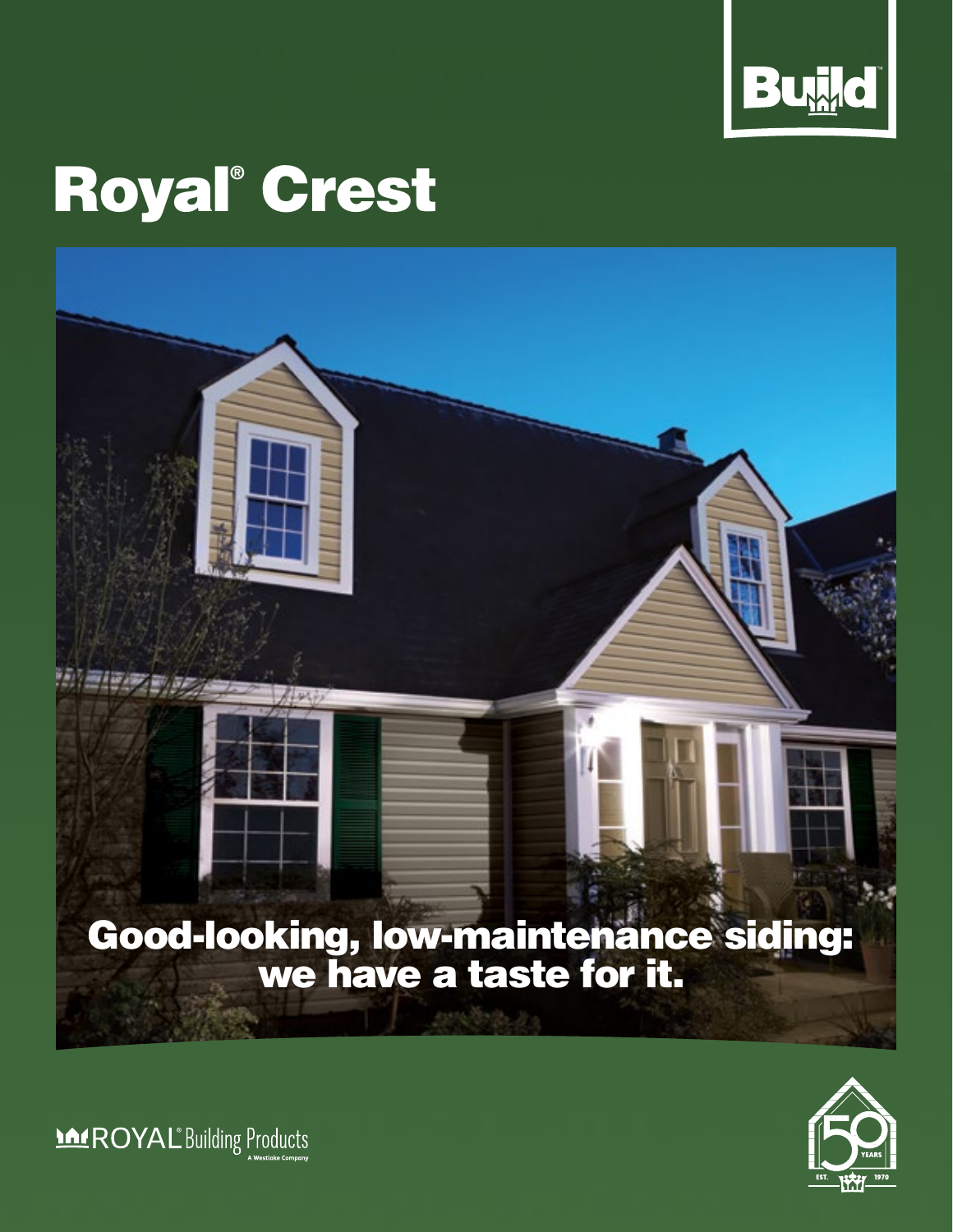- **Never needs painting**
- **Designed to withstand hurricane-force winds up to 140 mph**
- **Surprisingly green**
- **Industry-leading Double Lifetime Warranty**

## Conquers wear and tear. Reflects beauty.

Royal® Crest Siding takes the gorgeous aura of real woodgrain, adds durability and subtracts maintenance hassle. It's designed to be the perfect foil for wear, tear, wind, rain and snow, year after year.

For homeowners with Crest, this is the virtually maintenance-free life: having siding that stands up to harsh weather and doesn't flake, chip, rot or sag. It's possessing timeless design without giving up your weekends.

**On Cover: Royal® Crest D4D in Pebble Clay (top) and in Harvard Slate (bottom), Royal® Vinyl Trim in Linen, Royal® Louvered Shutter Panels in Pine**





Royal® Crest Siding comes in a selection of styles that vary by width and pattern. They all capture the look of natural wood in their own way, while defying the effects of time and weather.

- **.040" thick panel**
- **Available profiles: D4, D4D, D45D, D5, D5D, D4 Vertical & S8**
- **Beautiful low-gloss cedar woodgrain captures the look of natural wood**

### A sustainable choice is even better.

Not only is Crest Siding available in a wide selection of colors and profiles, it's also remarkably green. Lightweight, yet durable, it never requires painting or staining. For Crest, sustainability is a lifestyle, not a fad. From production, which starts in facilities that recycle virtually all scrap materials, to manufacturing, transportation and installation (did we mention no hazardous materials are emitted when it's cut into?) it's a clear frontrunner in the cladding game.

- **Manufactured from recyclable materials**
- **Rivals cedar in overall green performance**
- **1/3 the environmental impact of fiber cement**



**D5D in Harvard Slate D4 Vertical in White S8 in White** 

**D4 Vertical in White**



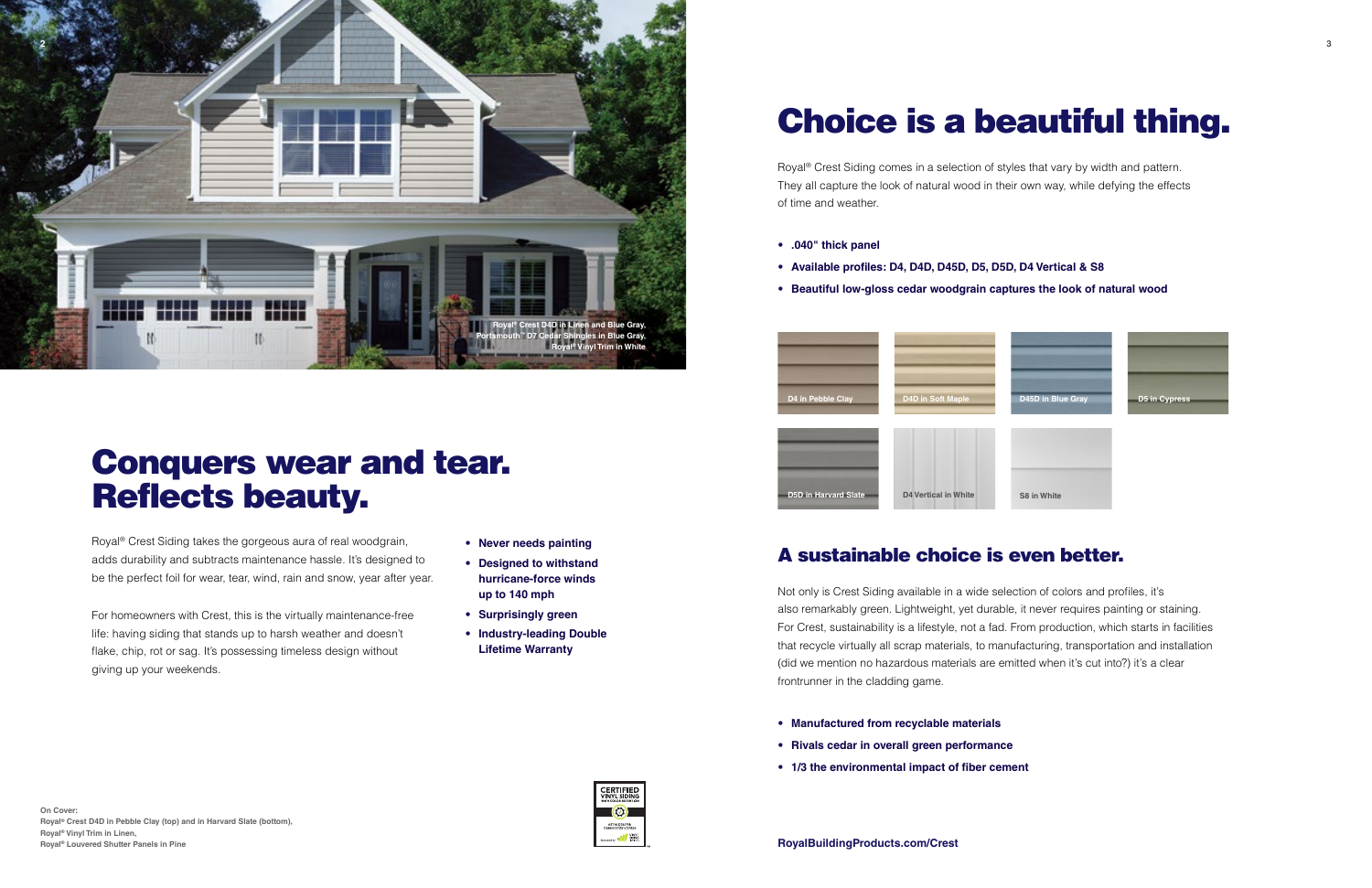# Express your outer feelings. Start with the right color.

When it comes to how your siding presents itself, color is crucial. So we pay attention to what's trending and what works. Choosing your own colors can be fun, but a bit overwhelming. If you need a nudge, get ideas and tips from our color combination tool at **RoyalBuildingProducts.com/RoyalColorCombos** .

### Combine shades to amp up your curb appeal.

We develop our colors to keep their eye candy promises, no matter which ones you choose. How you organize and mix those colors can have a tremendous effect on the curb appeal of your Royal® Crest Siding.

Looking to add depth to a lighter featured color? Complement it with a deeper blue or tan in the porch area. Also, play with darker shades in windows and trim to add a flash of personality. If you're using a deeper shade in the main area of your exterior, add a more neutral color in the gables to bring the natural world into the color scheme.



D4V and S8 only available in White. Actual siding color may vary slightly from printed brochure.

**4**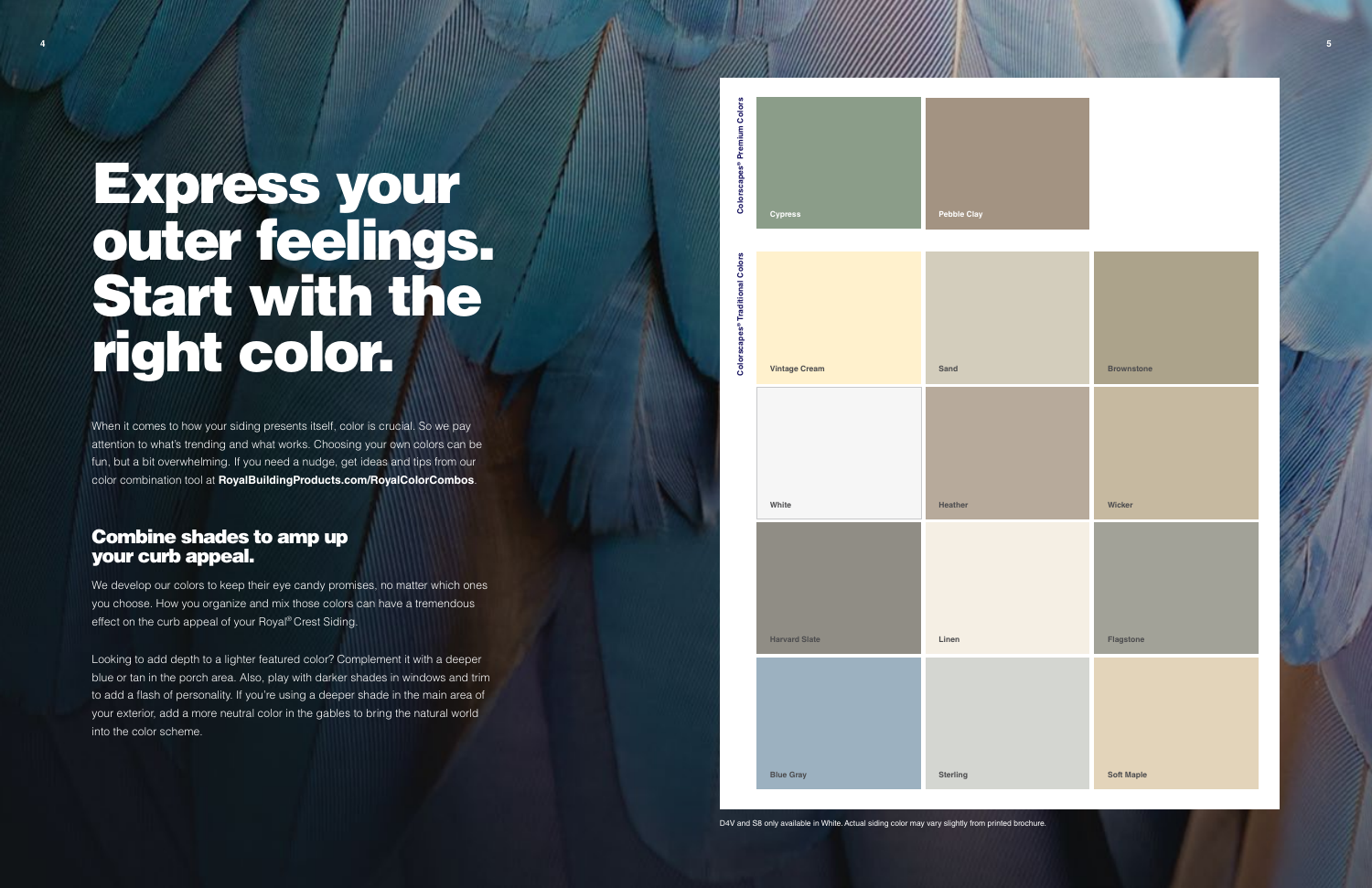### See how it all comes together at **HomePlayByRoyal.com**

- Choose **a home from our pre-mapped selection of houses or upload your own.**
- Edit **styles and colors as you customize different parts of your home exterior—from siding and trim to windows and roof.**
- Create **an account and save your projects.**



## Fine tune your outer awesome.

Make siding, trim and color featured players in your design story. Use our HomePlay™ online design tool to see how different exterior elements work. Start by checking things out on your own home, and keep playing until you get to the perfect expression of your style.



## We'll get you to your "wow" place.

## Enjoy all the trimmings

Bring your exterior further out of its shell with wider Conceal™ Corner and Window Trim and Royal® Window Shutters. Complement with Portsmouth™ Shake & Shingles Siding in a contrasting color and texture in the gables. Use Royal® Column Wraps on your porch as a last emboldening detail.



## Easy on the accents

For a lighter touch, keep the lines and complementary accents clean, and the ornamentation to a minimum. Use standard window trim and corner posts for an understated profile.



Column Wraps Shutters



Trim Accent Siding





Achieving the exterior that expresses your home the way you want it takes time, thought and the right combination of siding, trim, accents, color and dimension. But the experience doesn't have to be painstaking or frustrating.

We're here to make exterior home design exciting whether you're searching for a complementary fusion of styles and textures or the homerun palette that takes your home to the next level. In addition to our products, we offer inspiration through LiveAbode™, our online design magazine. It will fuel you all year long with trending ideas, tips and thoughts on everything from maximizing landscaping space to upcycling lighting fixtures.

Visit **LiveAbode.com**